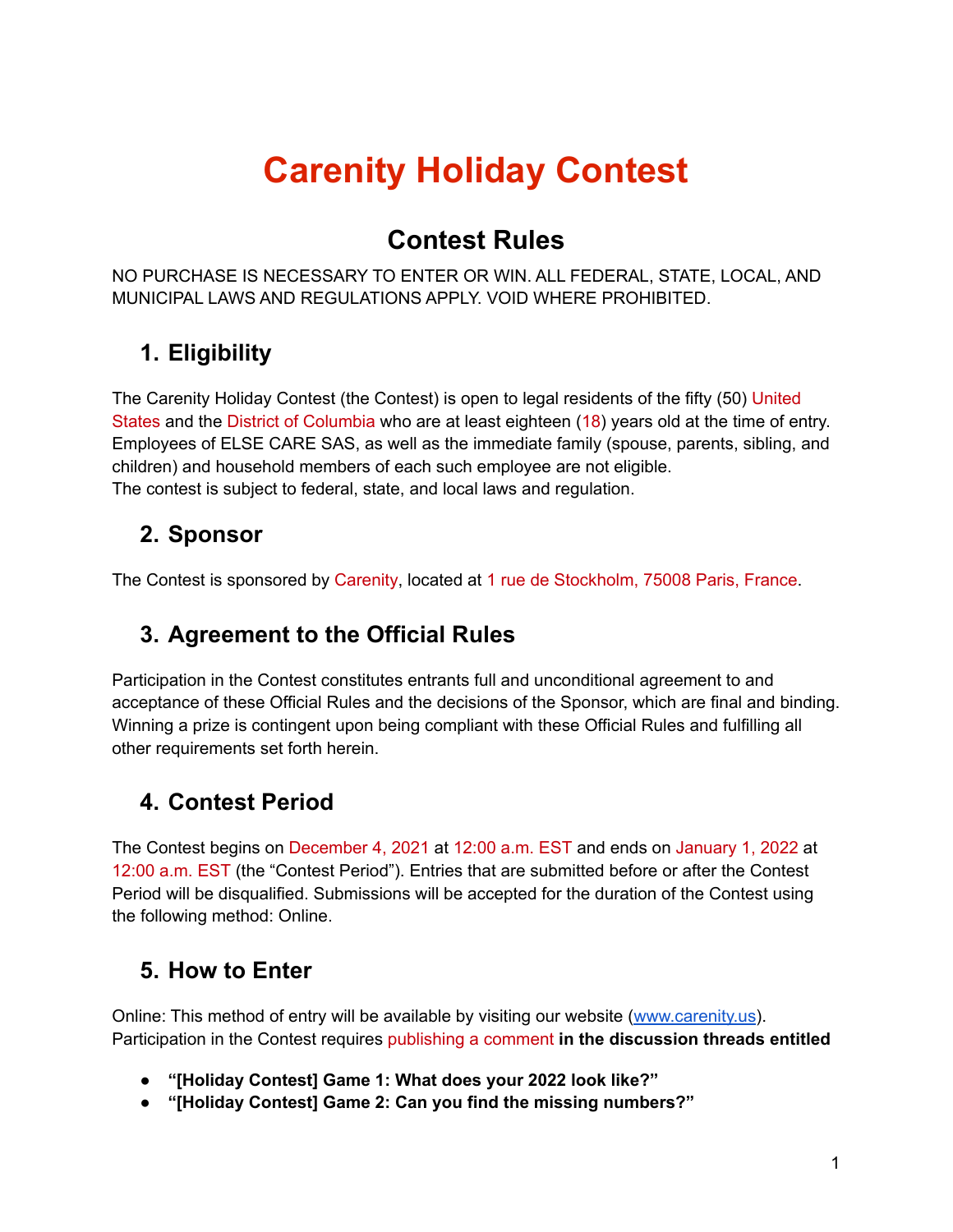**● "[Holiday Contest] Game 3: Can you decode the holiday message?"**

Multiple entries per person are allowed throughout the Contest Period.

#### **6. Prize Drawing**

On or about January 10, 2022, the Sponsor will select one (1) potential winner in a random drawing from among all eligible entries received. The odds of being selected depend on the number of entries received.

The Sponsor will attempt to notify the potential winner via private message or email within seven (7) days following the drawing. If the potential winners cannot be contacted within five (5) days after the date of the first attempt to contact him/her, the Sponsor may select an alternate potential winner in his/her place at random from the remaining non-winning, eligible entries. Only two (2) alternate drawings will be held, after which the prize will remain un-awarded. Prizes will be fulfilled approximately 2-4 weeks after the conclusion of the Contest.

#### **7. Winner Notification**

The drawing will determine one (1) winner from among the participants who commented on the three (3) discussion threads.

#### **8. Prize(s)**

The Contest prizes, awarded chronologically to eligible participant(s) drawn at random and declared winner(s). Each winner receives a single prize.

The prize(s) include:

● 5 Minute Foot Mat & Aromatherapy Balm, valued at \$39.00

The Sponsor reserves the right to verify the age of any winner before awarding the prize. The prize is non-exchangeable, non-transferable, and is not redeemable for cash or other prizes. The Sponsor cannot be held liable for the use or non-use, or even exchange of the prize by winners.The Sponsor retains the right to substitute the prize with another prize of similar value in the event the original prize offered is not available.

#### **9. General Conditions**

In the event that the operation, security, or administration of the Contest is impaired in any way for any reason, including but not limited to fraud, virus, bug, worm, unauthorized human intervention or other technical problem, or in the event the Contest is unable to run as planned for any other reason, as determined by the Sponsor in its sole discretion, the Sponsor may, in its sole discretion either (a) suspend the Contest to address the impairment and then resume the Contest in a manner that best conforms to the spirit of these Official Rules or (b) terminate the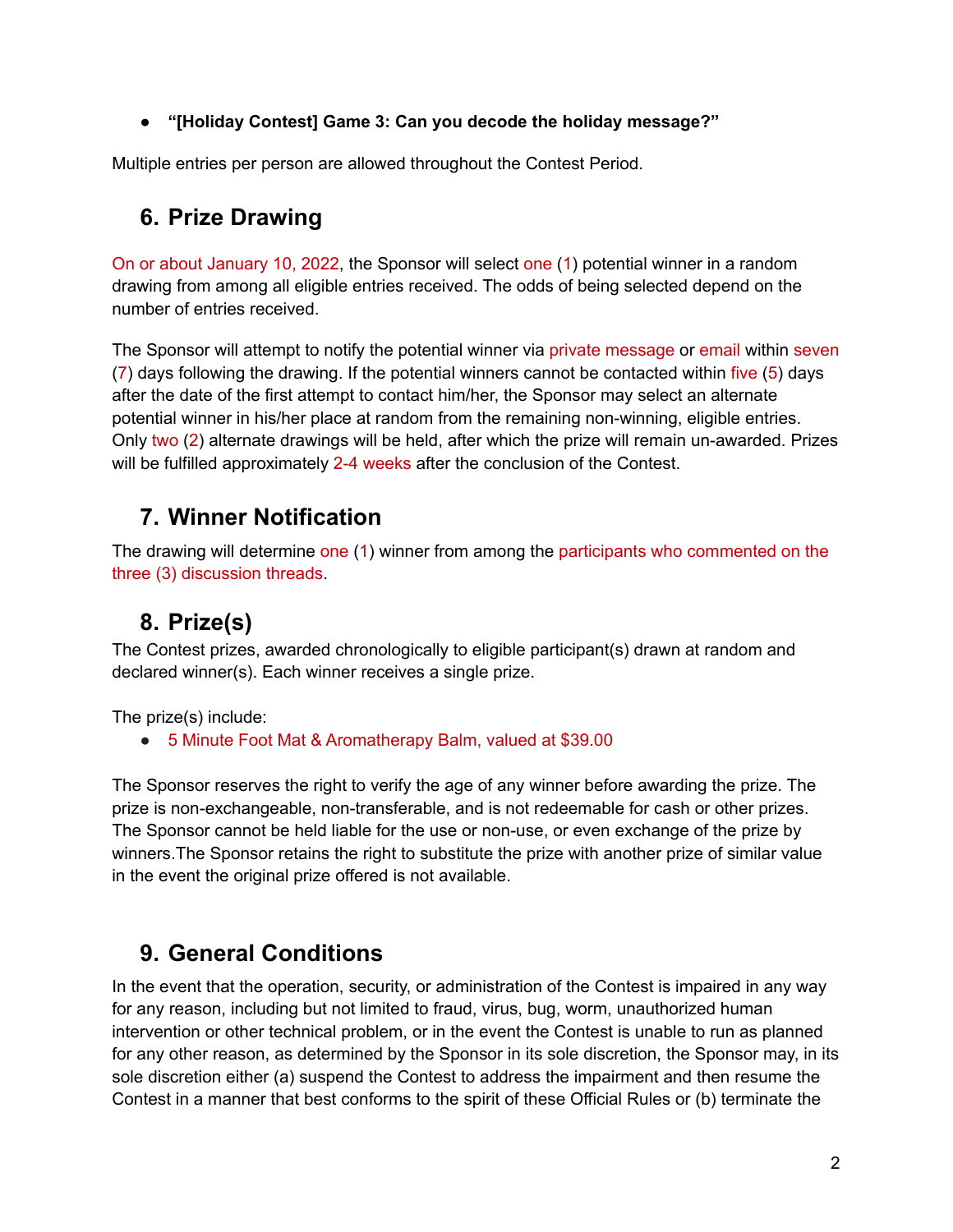Contest and, in the event of termination, award the prize(s) at random from among the eligible, non-suspect entries received up to the time of the impairment. The Sponsor reserves the right in its sole discretion to disqualify any individual if it is found to be tampering with the entry process or the operation of the Contest or to be acting in violation of these Official Rules or in an unsportsmanlike or disruptive manner. Any attempts by any person to damage the website or undermine the legitimate operation of the Contest may be a violation of criminal and civil law, and, should such an attempt be made, the Sponsor reserves the right to seek damages (including attorney's fees) and any other remedies from any such person to the fullest extent permitted by law. Failure by the Sponsor to enforce any provision of these Official Rules shall not constitute a waiver of that provision.

#### **10. Release and Limitations of Liability**

By participating in the Contest, entrants agree to release and hold harmless the Sponsor, and any of their respective parents, subsidiaries, affiliates, advertising and promotional agencies, other companies associated with the Contest, and each of their respective officers, directors, employees, shareholders, representatives, and agents (the Release Parties) from and against any claim or cause of action arising out of participation in the Contest or receipt of use of the prize (including any travel or activity related thereto), including, but not limited to (a) any technical errors associated with the Contest, including lost, interrupted, or unavailable Internet Service Provider (ISP), network, server, wireless service provider, or other connections, availability or accessibility or miscommunications or failed computer, satellite, telephone, cellular tower or cable transmissions, lines, or technical failure or jumbled, scrambled, delayed, or misdirected transmissions or computer hardware or software malfunctions, failures or difficulties; (b) unauthorized human intervention in the Contest; (c) mechanical, network, electronic, computer, human, printing or typographical errors; (d) application downloads, (e) any other errors or problems in connection with the Contest, including, without limitation, errors that may occur in the administration of the Contest, the announcement of the winner(s), the cancellation or postponement of the event and/or the flyover, if applicable, the incorrect downloading or the application, the processing of entries application downloads or in any Contest-related materials; or (f) injury, death, losses or damages of any kind, to persons or property which may be caused, directly or indirectly, in whole or in part, from entrants participations in the Contest or acceptance, receipt or misuse of the prize (including any travel or activity related thereto). Entrant further agrees that in any cause of action, the Released Parties liability will be limited to the cost of entering and participating in the Contest, and in no event shall the entrant be entitled to receive attorney's fees. Released Parties are also not responsible for any incorrect or inaccurate information, whether caused by site users, tampering, hacking, or by any equipment or programming associated with or utilized in the Contest. Entrant waives the right to claim any damages whatsoever, including, but not limited to, punitive, consequential, direct, or indirect damages.